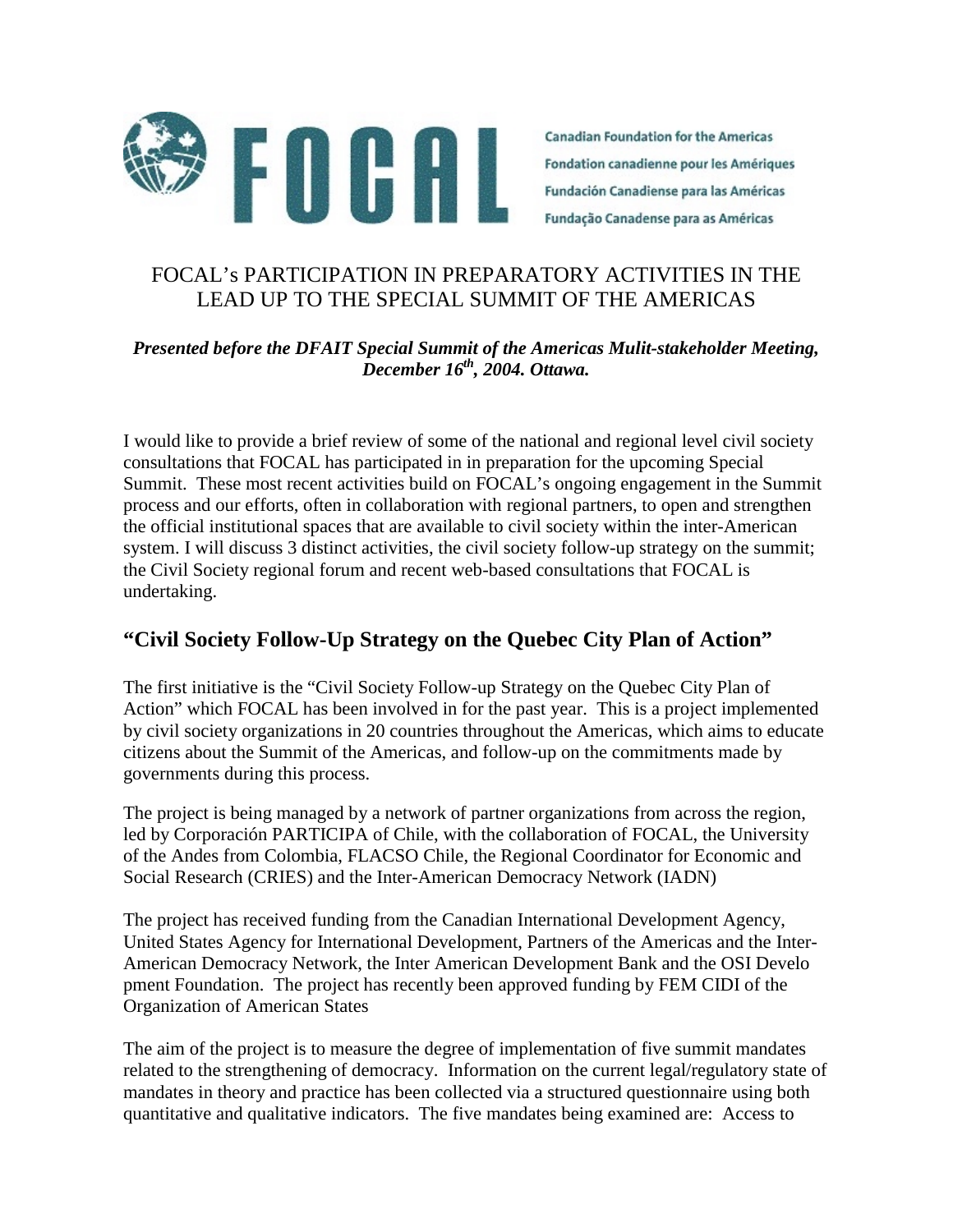Information, Freedom of Expression, Strengthening of Civil Society, Access to Justice and Independence of the Judiciary, and Decentralization and Strengthening of Local Governments.

The findings generated from these questionnaires provide a baseline for future evaluation of the five summit mandates and allow for comparison of results between countries. Between August and November of this year civil society organizations applied the questionnaires in their respective countries and we have compiled the preliminary results from this first phase, and generated recommendations for governments and multilateral bodies based on the identified priorities. The proposals generated for all five mandates are presented in a document that has been circulated here today.

The questionnaires will be applied again in approximately 12-14 months in preparation for the Argentine Summit, and results from the second round compared with findings from the first application.

Of the mandates evaluated we consider three areas – Access to Information, Freedom of Expression and Strengthening Civil Society – the most salient given the focus of the Special Summit, and it is these topics that have been emphasized in meetings with national governments and summit organizers.

I would like to briefly highlight a couple of the key priorities in each of the three themes.

With regards to **ACCESS TO INFORMATION**, findings reveal the need to:

1.1 Ensure the creation of laws that guarantee access to information in those countries where they do not exist. In countries where such laws exist, perfect their application so that citizens have effective and convenient access to information. Basic components of well functioning access to info laws and systems must include: standardized exceptions for access to information, the existence of an autonomous oversight agency that is granted sufficient power to ensure compliance, as well as the establishment of effective sanctions for officials that do not comply with the regulations.

In the area of **FREEDOM OF EXPRESSION** governments, with the support of multilateral organizations must:

- 2.1 Ensure that national legislation concerning freedom of expression is in line with international standards. Specifically, eliminating all forms of censorship, respecting the mandates established by the Inter-American Human Rights Commission.
- 2.2 Secondly, promote reform of the legal structure/frameworks to limit media monopolies, ensuring that media ownership is not concentrated in the hands of the few.

Finally, in terms of **STRENGTHENING CIVIL SOCIETY** there is a need to:

*3.1* Establish a legal framework that responds to the diverse characteristics of civil society organizations and guarantees the existence of different spaces for participation at the local,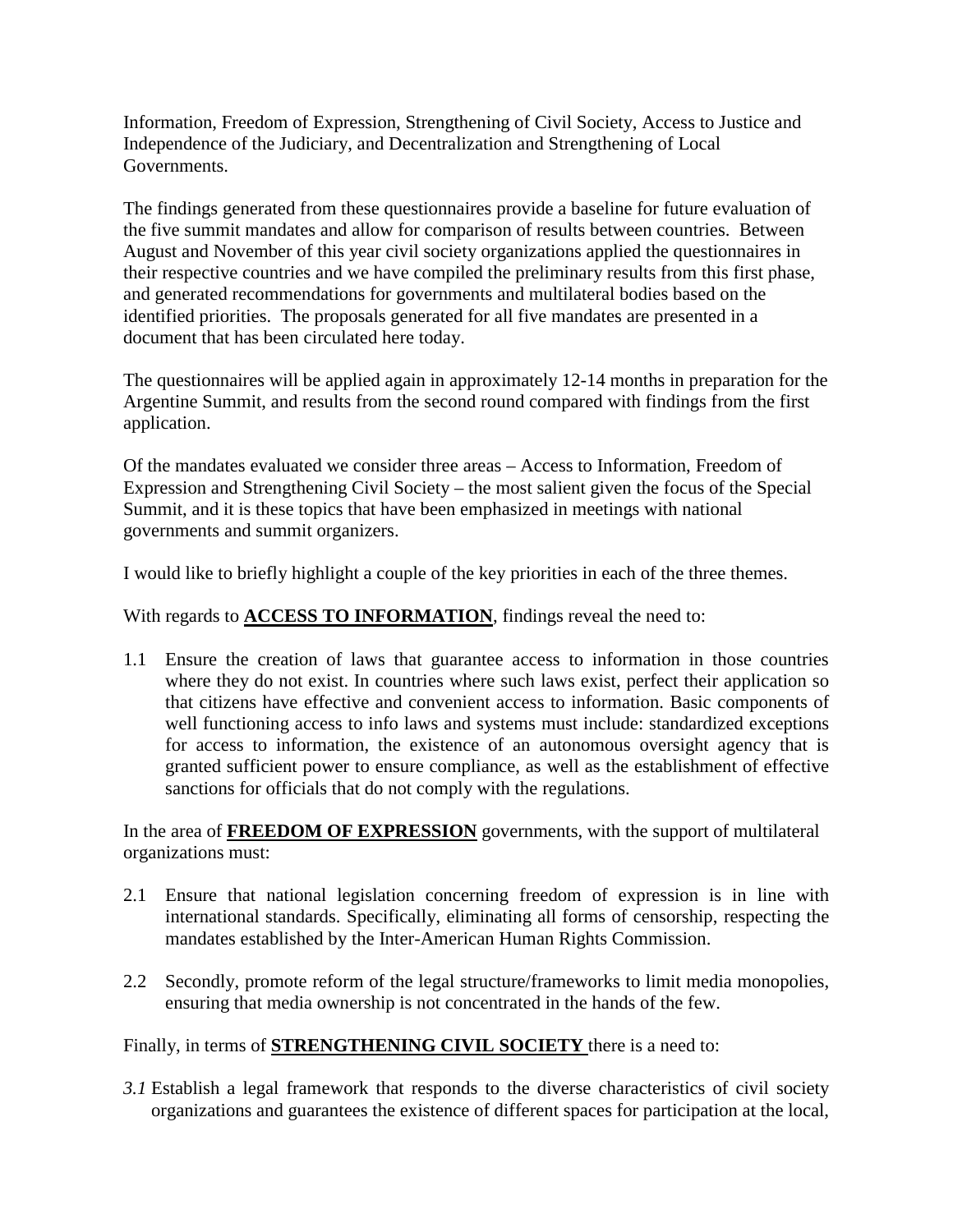national, and international levels. Governments must supply domestic resources to support these activities and standardized mechanisms should be set up to facilitate transfer of these resources.

National reports from each of the 20 countries participating in this project will be completed and circulated to national governments and organizations involved in Summit implementation in January 2004. Based on the national reports, four regional reports (North America, Caribbean & Central America, Andean Region and Mercosur) will be complied and circulated in February 2004.

The second initiative I would like to mention is the **Civil Society Regional Forum held in Mexico City the 24-25th of November** 

The results and proposals from the Civil Society Follow-up Strategy were also integrated into discussions at the Civil Society Regional Forum, which was sponsored and organized by the OAS (specifically the Summits Secretariat) and the Mexican government, in collaboration with several regional civil society networks.

The Forum offered an opportunity for civil society organizations, opinion leaders and academics in the region to engage in a dialogue and formulate their contributions for the Special Summit.

The event was attended by members of 58 Organizations from 21 countries. Representatives from the Canadian, Mexican and US governments, international organizations and indigenous communities also participated in the meeting.

# **Summit Implementation Review Group – Dec 8th Washington D.C.**

The recommendations emanating from both of these initiatives were fed into the Summit planning process at the Summit Implementation Review Group meeting at the OAS on December  $8<sup>th</sup>$ . During this half day session a limited number of civil society organizations had the opportunity to present their input to representatives from the 34 member states and multilateral bodies who are responsible for drafting the political declaration to be signed by the heads of state and government in Monterrey. This was only the  $2<sup>nd</sup>$  SIRG meeting to be open to the public - of the 33 held to date - and provides an important space for providing input into the content and direction of the Summits.

## **DFAIT Consultation**:

Finally, I would like to briefly mention that FOCAL has been undertaking a web-based consultations on the three themes identified by summit organizers. We wanted to cast a wide net and include organizations that do not normally participate in these discussions. We invited civil society organizations, academics and those interested in the summit process in Canada and across the hemisphere to provide feedback on what they felt governments and multilaterals should focus on at the upcoming Summit. We also asked how these priorities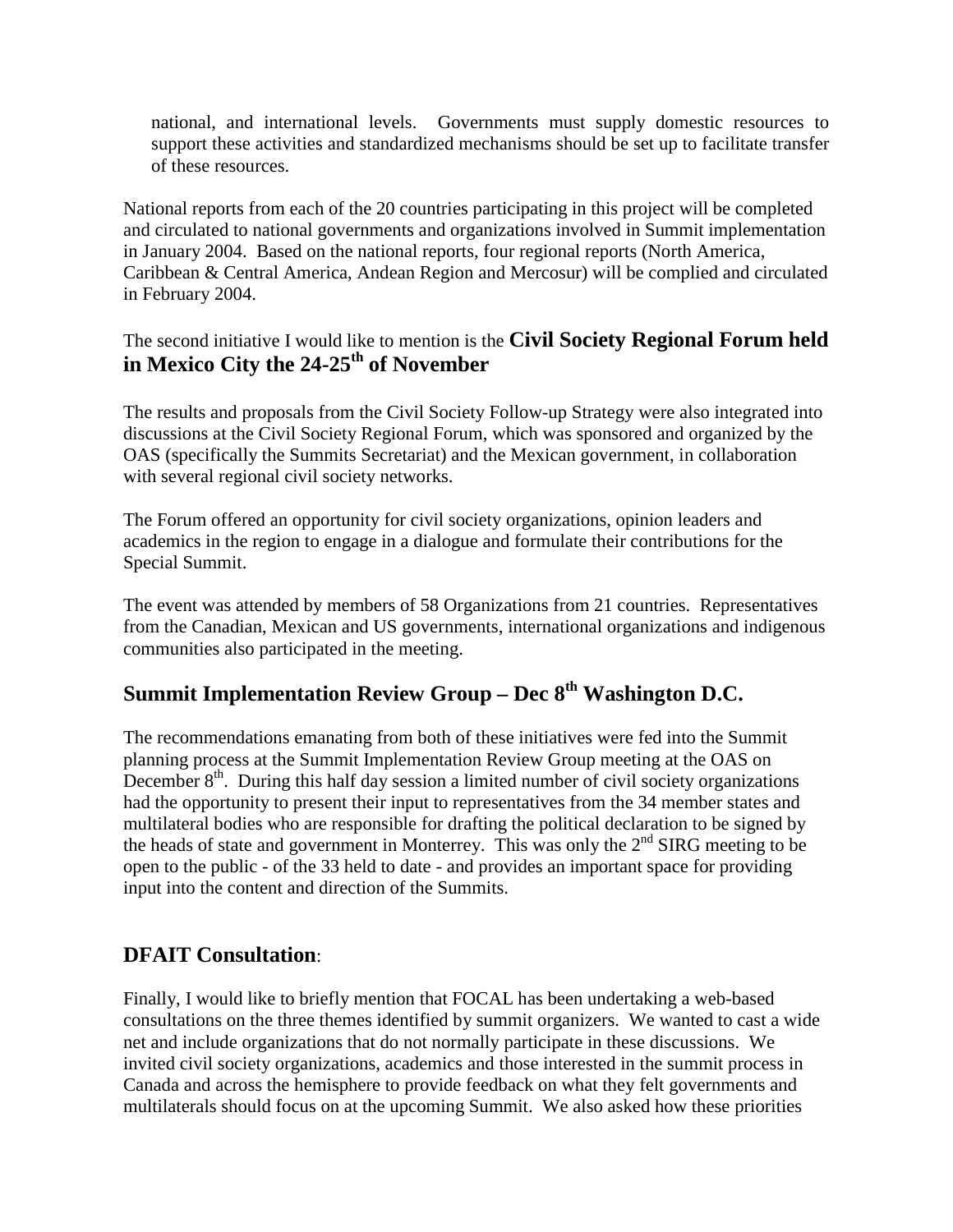could best be addressed in the framework of the Summit and in what way or through what institutions or mechanisms governments could pursue these objectives collectively. A summary of the findings of these consultations has been handed out, along with an annex of those that provided feedback.

Key findings from the consultations indicate that:

Primarily, there is very strong support for a Summit Process that better addresses poverty and inequality – even among business respondents, this was the clear priority. In particular, focus on poverty alleviation, target assistance on the poorest and most disadvantaged sectors of society including indigenous peoples, the very poor, rural poor, and the disabled.

Respondents also noted:

- The importance of bringing education and health services to the poor.

- Support for a "just" FTAA, which would include access to US agricultural market or debt forgiveness programs for good reformers, and;

- Highlighted was support for continued efforts at improving civil society participation in national and multinational fora

Last but not least was the strong support expressed for the need to limit Summit objectives to a feasible list – complete with a real timetable for implementation, clear measurable goals, provisions to collect reliable data on whether goals are being met – respondents wanted to see a Summit of the Americas with clearly visible results.

### **Conclusion:**

The results of these various activities have been positive, and they have also provided some insight into the process of civil society participation in the Summits, as well as other inter-American fora. To conclude I think it is useful to quickly review some of the lessons learned until now and begin to suggest some next steps – particularly with an eye to preparation for the Argentine summit in 2005.

In terms of Lessons learned:

- There are increasing opportunities for dialogue between civil society groups and those that are setting the inter-American agenda, but there is more to be done to make these spaces permanent, productive and relevant. Dialogue must happen on an ongoing basis.

Canada has played an important role of advocating for and supporting increased participation at the OAS and other fora, and government representatives as well as civil society ourselves must continue to press for further change. A couple of specific suggestions that will help to achieve these goals are: